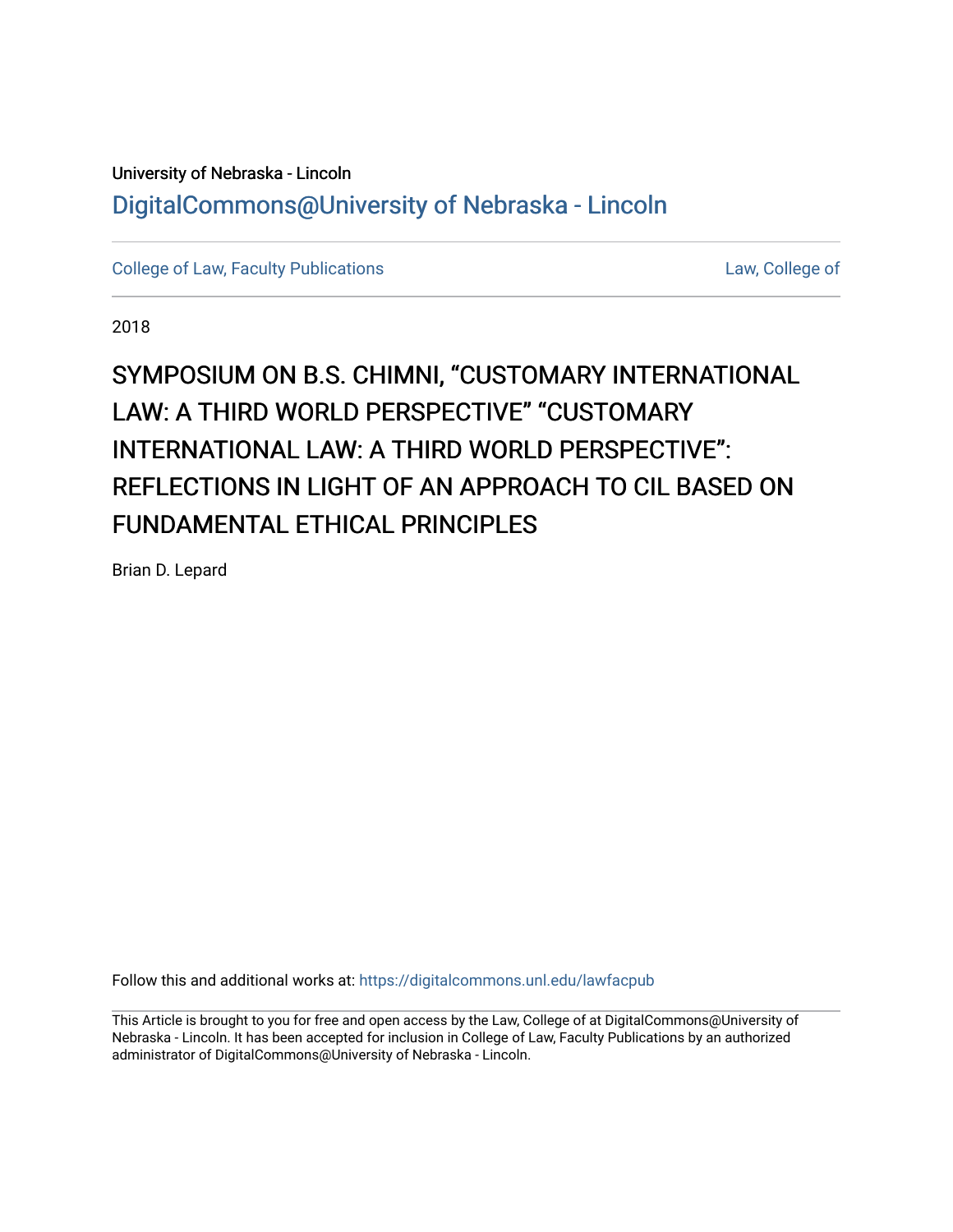### SYMPOSIUM ON B.S. CHIMNI, "CUSTOMARY INTERNATIONAL LAW: A THIRD WORLD PERSPECTIVE"

## "CUSTOMARY INTERNATIONAL LAW: A THIRD WORLD PERSPECTIVE": REFLECTIONS IN LIGHT OF AN APPROACH TO CIL BASED ON FUNDAMENTAL ETHICAL PRINCIPLES

#### Brian D. Lepard\*

B.S. Chimni's stimulating article<sup>1</sup> makes an important contribution to the burgeoning literature on customary international law (CIL) by examining CIL from the perspective of developing states, a perspective underrepresented in this literature. His article articulates well many valid points about the sociohistorical biases of CIL. At the same time, there may be reasons for more optimism than Chimni appears to possess about the ability of CIL to serve global interests, including those of the Third World. Furthermore, some of Chimni's proposals merit further refinement. In this essay I propose to evaluate the strengths and potential shortcomings of Chimni's arguments in light of an approach to CIL that I have developed that is based on fundamental ethical principles recognized in international law. After laying out an alternative theory that still has many resonances with Chimni's proposals, I discuss critically three of the key theses articulated by Chimni: First, that CIL is inherently colonialist and inconsistent with the values of Third World peoples; second, that even contemporary customary international human rights law (IHRL) is a means of furthering global capitalism to the detriment of Third World peoples; and third, that the remedy for CIL's biases lies in the creation of a "postmodern" doctrine of CIL that incorporates reference to the "juridical conscience of humankind."

#### The Potential of a Theory of CIL Based on Fundamental Ethical Principles

Elsewhere I have proposed that CIL should be reconceptualized as an informal mode of lawmaking among states that complements the more formal method of treaty-making.<sup>2</sup> In short, I have suggested that a new CIL norm emerges when "states generally believe that it is desirable now or in the near future to have an authoritative legal principle or rule prescribing, permitting, or prohibiting certain conduct."<sup>3</sup> This definition incorporates, in effect, a more dynamic and forward-looking concept of *opinio juris* than the traditional one. Furthermore, according to my theory, state practice is one source of evidence that states believe a particular principle or rule is desirable, but it is not the only source of evidence and it is not an essential precondition for the formation of a customary law norm. In short, the revised definition of *opinio juris* is the "essence" of CIL.

303

<sup>\*</sup> Harold W. Conroy Distinguished Professor of Law, University of Nebraska College of Law.

<sup>&</sup>lt;sup>1</sup> B.S. Chimni, *[Customary International Law: A Third World Perspective](https://doi.org/10.1017/ajil.2018.12)*, 112 AJIL 1 (2018).

<sup>&</sup>lt;sup>2</sup> See Brian D. Lepard, CUSTOMARY [INTERNATIONAL](https://www.cambridge.org/core/books/customary-international-law/89E809ADE4C98D66CAEED882F6BF98C9) LAW: A NEW THEORY WITH PRACTICAL APPLICATIONS 151 (2010).

 $3$  *[Id](https://www.cambridge.org/core/books/customary-international-law/89E809ADE4C98D66CAEED882F6BF98C9).* at 8.

The American Society of International Law and Brian D. Lepard © 2018. This is an Open Access article, distributed under the terms of the Creative Commons Attribution licence (http://creativecommons.org/licenses/by/4.0/), which permits unrestricted re-use, distribution, and reproduction in any medium, provided the original work is properly cited.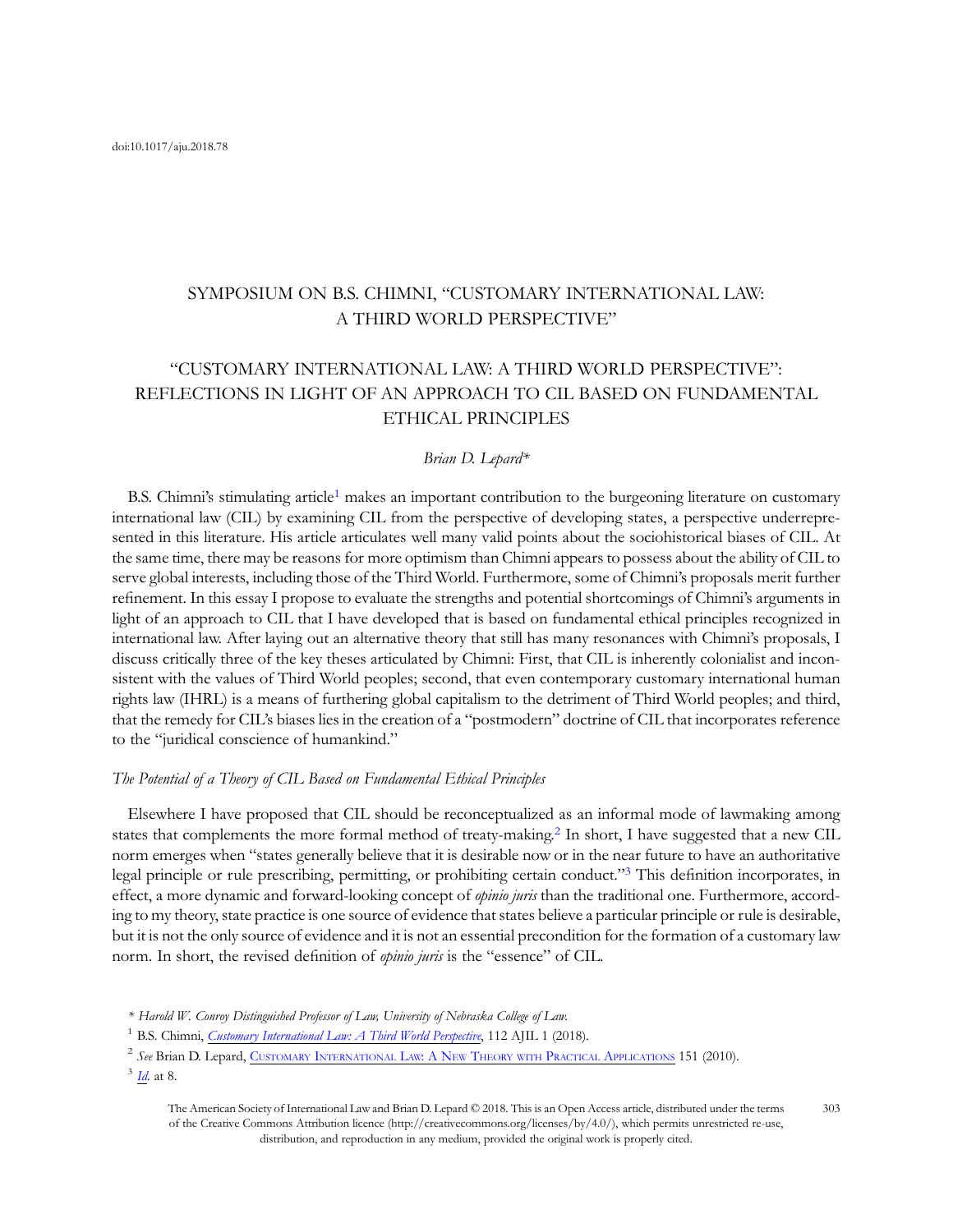#### 304 AJIL UNBOUND Vol. 112

I have demonstrated that this conception of the evidentiary role of state practice and of opinio juris as the core element of CIL is actually more consistent with the way that courts, and particularly the ICJ, have identified CIL norms than the traditional "two-element" definition, especially in areas such as human rights.4 This is so even though the two-element definition is widely recited, including in the Draft Conclusions recently adopted by the International Law Commission.<sup>5</sup>

A critical element of the approach I have outlined is that the CIL norm-creation process, and the evaluation of the status of particular norms as CIL, must be viewed within an ethical context. I have attempted to explicate this context through the idea of "fundamental ethical principles" already endorsed by states and articulated in multilateral expressions of values, including the UN Charter and the Universal Declaration of Human Rights (UDHR). The foundational ethical principle anchoring this background ethical system is that of "unity in diversity," which maintains that states and peoples ethically ought to seek cooperation and unity, while respecting their cultural and other differences.<sup>6</sup> A related ethical principle, very relevant to the experience of Third World countries, is that of significant state autonomy and sovereign equality.<sup>7</sup> Furthermore, a right to democracy is also a fundamental ethical principle. Accordingly, I have argued that the process of CIL norm-recognition should indeed be more "democratic" in that it should (1) incorporate the views of all states in the global community, whether powerful or weak, and rich or poor, including Third World states, $8$  and (2) give more weight to the views of states that take into account, through elections or otherwise, the views of their people.<sup>9</sup>

One way in which my theory resonates with some Third World values is that it explicitly articulates an ethical background system for evaluation of CIL grounded in the concept of unity in diversity. While all states can find roots of this concept in their religious and philosophical traditions, historically Third World peoples were more apt to emphasize cooperation and unity over competition.<sup>10</sup> We also find in many Third World cultures, and especially indigenous cultures, the practice of consultation among members of a tribal council or community members aimed at creating a solution to community problems through open discussion and mutual learning. I have referred to such a process as "open-minded consultation."<sup>11</sup> Chimni implicitly endorses such consultative values in all of his proposals aimed at "democratizing" CIL and making it more pluralistic.

 $5$  See Draft Conclusion 2, entitled "Two Constituent Elements," in Int'l Law Comm'n, [Fifth Report on Identi](http://legal.un.org/docs/?symbol=A/CN.4/717)fication of Customary [International Law, Annex, Draft Conclusions Adopted on First Reading, with the Special Rapporteur](http://legal.un.org/docs/?symbol=A/CN.4/717)'s Suggested Changes, UN Doc. A/CN.4/717, at 57 (March 14, 2018) (prepared by Special Rapporteur Michael Wood) ("To determine the existence and content of a rule of customary international law, it is necessary to ascertain whether there is a general practice that is accepted as law."); see also Michael Wood, [Foreword](https://www.cambridge.org/core/books/reexamining-customary-international-law/06C01D83F714B5371984F32C68786708), in REEXAMINING CUSTOMARY INTERNATIONAL LAW xiv (Brian D. Lepard ed., 2017).

 $6$  See LEPARD, [supra](https://www.cambridge.org/core/books/customary-international-law/89E809ADE4C98D66CAEED882F6BF98C9) [note 2,](https://www.cambridge.org/core/books/customary-international-law/89E809ADE4C98D66CAEED882F6BF98C9) at 78-81.

 $7$  See [id](https://www.cambridge.org/core/books/customary-international-law/89E809ADE4C98D66CAEED882F6BF98C9). at 87.

 $8$  See, e.g., [id](https://www.cambridge.org/core/books/customary-international-law/89E809ADE4C98D66CAEED882F6BF98C9). at 153 ("The preeminent ethical principle of unity in diversity furthermore points to the imperative of at least considering the views of a broad array of states representing a wide range of cultures and perspectives, including non-Western cultures.").

 $9$  See [id](https://www.cambridge.org/core/books/customary-international-law/89E809ADE4C98D66CAEED882F6BF98C9). at 156.

<sup>10</sup> To give two examples, the most revered book in Hinduism, the Bhagavad-Gita, affirms that the "whole world" is "united," while African culture has long emphasized the principle of *ubuntu*, which essentially maintains that "people are family." [Bhagavad-Gita 11.7](http://www.gutenberg.org/ebooks/2388), in THE BHAGAVAD GĪTĀ 55 (Franklin Edgerton, trans., 1972); M. Munyaka & M. Motlhabi, Ubuntu and Its Socio-Moral Significance, in AFRICAN ETHICS: AN ANTHOLOGY OF COMPARATIVE AND APPLIED ETHICS 63, 71 (M.F. Murove ed., 2009).

<sup>11</sup> See generally LEPARD, [supra](https://www.cambridge.org/core/books/customary-international-law/89E809ADE4C98D66CAEED882F6BF98C9) [note 2](https://www.cambridge.org/core/books/customary-international-law/89E809ADE4C98D66CAEED882F6BF98C9), at 90–91. For examples of support for this concept in non-Western as well as Western religious and philosophical traditions, see BRIAN D. LEPARD, RETHINKING HUMANITARIAN INTERVENTION: A FRESH LEGAL APPROACH BASED ON FUNDAMENTAL ETHICAL PRINCIPLES IN [INTERNATIONAL](https://www.psupress.org/books/titles/0-271-02145-4.html) LAW AND WORLD RELIGIONS 69-71 (2002).

<sup>&</sup>lt;sup>4</sup> See [id.](https://www.cambridge.org/core/books/customary-international-law/89E809ADE4C98D66CAEED882F6BF98C9) at 128-38.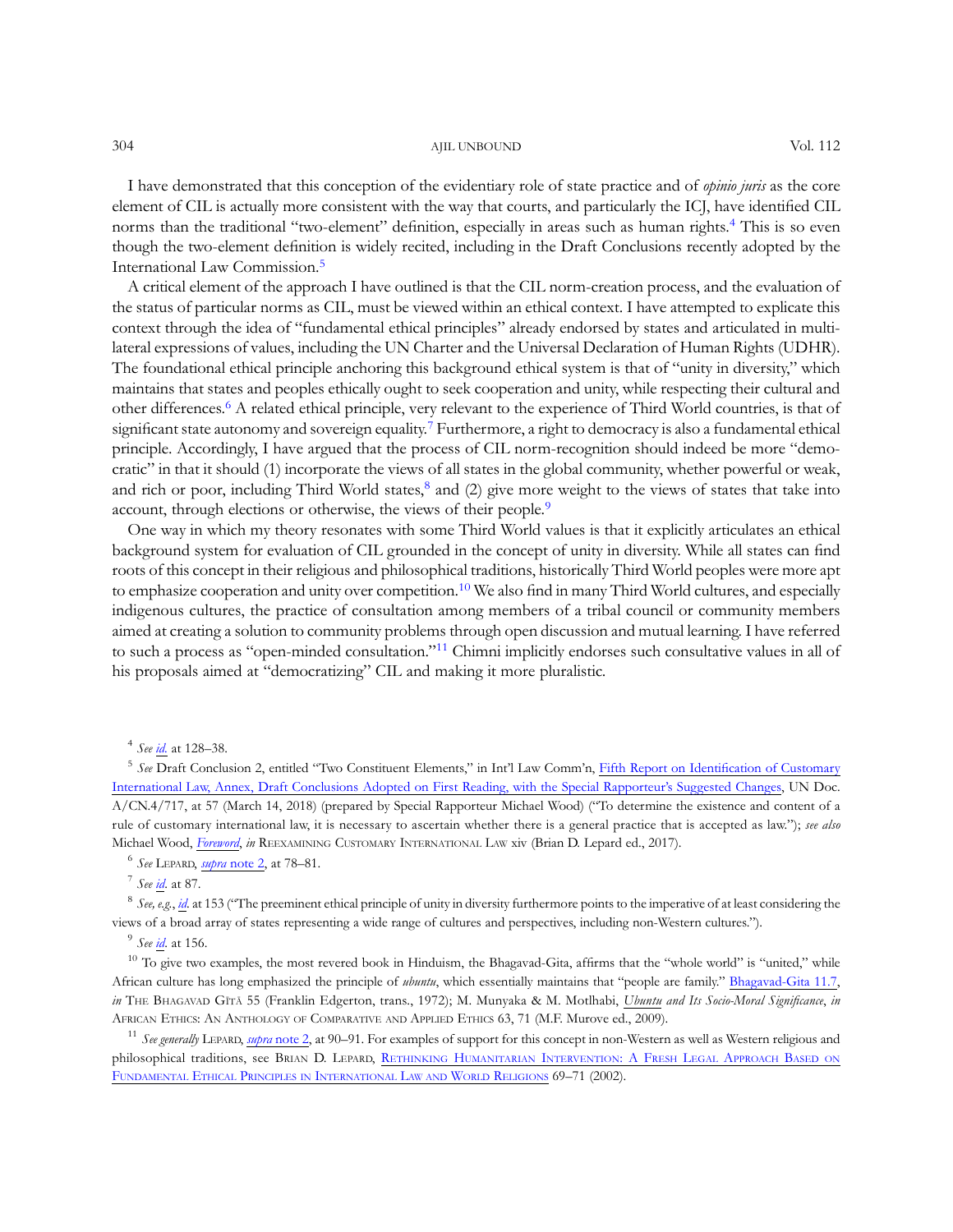#### Is CIL Inherently Colonialist and Inconsistent with the Values of Third World Peoples?

Chimni's central argument is that CIL has colonialist roots that have made it inimical to the interests and values of Third World peoples. He thus affirms that "the doctrine of CIL originated in nineteenth century Europe in the period of the industrial revolution that saw the emergence of a shared legal consciousness and, in its second half, high imperialism."<sup>12</sup> He notes that the "imperial order of the times meant that CIL played a key role in facilitating the colonial project."<sup>13</sup> And he critiques even reformist versions of CIL that purport to be more universal, maintaining that the "essential aim of the 'modern' doctrine of CIL is the generation of norms that safeguard the systemic interests of the global capitalist system."<sup>14</sup>

Let me first explain how the approach to CIL I have proposed may validate many of Chimni's points, while also providing a way to alleviate some of his concerns. Most importantly, the approach does not preclude a critical analysis of the adverse impact of particular CIL norms on Third World peoples. For example, there is no doubt that many norms that at one time were accepted as CIL were blatantly designed to serve the economically avaricious interests of Western powers. These include the doctrine of "conquest." Thus, in 1823, Justice John Marshall of the U.S. Supreme Court was able brazenly to declare in relation to U.S. government title over Native American lands that "[c]onquest gives a title which the Courts of the conqueror cannot deny. … The title by conquest is acquired and maintained by force."<sup>15</sup>

At the same time, while Western capitalist interests may have historically lobbied for recognition of certain norms favorable to them as CIL, there is strong evidence that many norms today commonly accepted as CIL do not uniformly benefit these interests and may actually favor Third World states. For example, the ICJ has recognized as CIL the norm of a state's permanent sovereignty over its natural resources—a norm that clearly favors resource-rich states (many of them Third World states) vis-à-vis transnational corporations (TNCs) and other states that seek to exploit these resources unjustly.<sup>16</sup> Thus, a fair assessment of whether recognized norms of CIL favor Western states must be a mixed and nuanced one.

Stepping back from an examination of particular CIL norms, there are also reasons to doubt that CIL in theory is inherently biased in favor of Western states. Chimni appears to suggest that CIL is wholly a creation of Western imperialist powers. It may be true that if we take a limited view of CIL doctrine, focusing on accounts of it by Western jurists, we might be led to make such an assumption. Yet viewed more broadly, there is nothing "Western" about CIL, and indeed one might even consider it to be more "Third World" than Western in character. This is because most Third World countries incorporate a domestic version of customary law in their legal systems and scholars have in fact studied the great potential of domestic customary law to further sustainable development.17

The idea that various practices among actors in a society may become legally binding through a shared belief among members of that society that the practices should be legally binding is pervasive in Third World cultures.<sup>18</sup> Indeed, prior to colonization these cultures tended to have informal lawmaking traditions based on this idea. Thus,

 $12$  Chimni, *[supra](https://doi.org/10.1017/ajil.2018.12)* [note 1,](https://doi.org/10.1017/ajil.2018.12) at 43–44.

 $13 \underline{Id}$  at 44.

 $14$  *[Id.](https://doi.org/10.1017/ajil.2018.12)* at 45.

<sup>15</sup> [Johnson v. M](https://supreme.justia.com/cases/federal/us/21/543/)'Intosh, 21 U.S. (8 Wheat.) 543, 588–89 (1823).

<sup>16</sup> See, e.g., [Armed Activities on the Territory of the Congo](https://www.icj-cij.org/en/case/116) (Dem. Rep. Congo v. Uganda), 2005 ICJ REP. 168, 251–52 (Dec. 19) (recognizing as CIL "the principle of permanent sovereignty over natural resources" as expressed in various General Assembly resolutions). <sup>17</sup> See, e.g., PETER ØREBECH ET AL., THE ROLE OF CUSTOMARY LAW IN SUSTAINABLE [DEVELOPMENT](https://www.cambridge.org/core/books/role-of-customary-law-in-sustainable-development/30FF6A3C3F5F43129AB43B1728991036) (2005).

<sup>18</sup> See Peter Ørebech and Fred Bosselman, *[The Linkage Between Sustainable Development and Customary Law](https://www.cambridge.org/core/books/role-of-customary-law-in-sustainable-development/linkage-between-sustainable-development-and-customary-law/579E4779D47BEB373FBED4D559AB88F1), in id.* at 12, 17 (affirming that for

a local custom "to acquire the status of law it must carry a popular perception of valid legal obligation (opinio necessitatis sive obligationis)").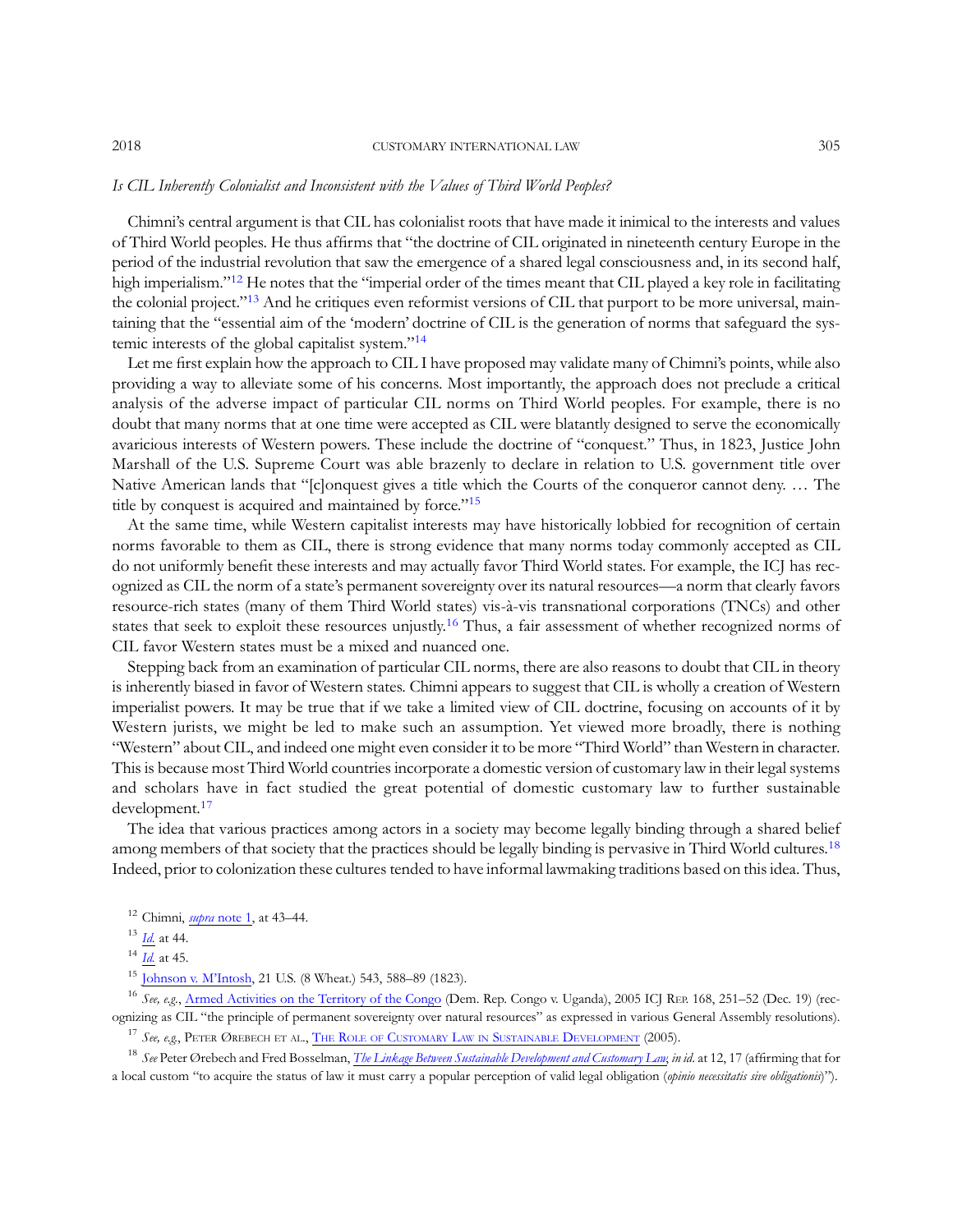306 AJIL UNBOUND Vol. 112

it is not entirely accurate to state, as does Chimni, that it is "historical fact" that "the twin elements of state practice and *opinio juris* that together constitute the 'formal' source of CIL were identified and given meaning in the context of the relationship between European nations with a broadly shared culture."<sup>19</sup> That might be true at a doctrinal level, but not at a substantive one. Third World societies also developed extensive customary laws governing their mutual relations. This Third World-inspired CIL has been obscured by the Western bias in accounts of CIL that have focused only on the behavior of Western countries. Fortunately, this situation is beginning to change.<sup>20</sup>

#### Is Customary IHRL a Means of Furthering Global Capitalism to the Detriment of Third World Peoples?

Chimni appears to suggest that even customary IHRL, which has sought to erase discrimination based on race, ethnicity, nationality, and religion (discrimination that was a hallmark of imperialist policy), in reality serves to support the long-term functioning of Western neoimperialism and capitalism.<sup>21</sup> He argues that new conceptions of customary IHRL, rather than reversing this support, instead served to give the global capitalist system "a human face at a time of aggressive exploitation of subaltern classes, nations, and nature so that this reality did not undermine its stability and legitimacy."<sup>22</sup>

As noted above, we can acknowledge that certain CIL norms historically supported the interests of global capitalism, and in particular Western-based TNCs. However, it is doubtful that most norms of customary IHRL today support these interests. On the contrary, the rise of IHRL has posed a serious challenge to all governments and to TNCs. Post-UDHR treaty-based and customary IHRL also developed in symphony with the push for decolonization, as exemplified by recognition of the right to self-determination in the very first operative article of the two 1966 covenants on human rights.23

Many Western governments clearly disfavor emerging CIL norms such as those relating to the right to food and to a sustainable environment. These norms threaten the existing social order in Western countries rather than perpetuate it. Likewise, it is not at all clear that TNCs would wish to erect the current customary IHRL normative order even to serve their long-term self-interests. There have been too many examples in recent decades of TNCs exploiting workers and local populations, in violation of such customary law norms as the right to just and favorable conditions of work.<sup>24</sup> In part because TNCs did not want to be legally bound by these norms, TNCs were very skeptical about the United Nations' attempts to impose them on TNCs in the so-called "Norms on the Responsibilities of Transnational Corporations and Other Business Enterprises with Regard to Human Rights," which were formulated by the former Sub-Commission on the Promotion and Protection of Human Rights in the early 2000s.<sup>25</sup>

<sup>&</sup>lt;sup>19</sup> Chimni, *[supra](https://doi.org/10.1017/ajil.2018.12)* [note 1,](https://doi.org/10.1017/ajil.2018.12) at 14.

<sup>&</sup>lt;sup>20</sup> For accounts of non-Western systems of international law, including CIL, see, e.g., JEREMY I. LEVITT, ILLEGAL PEACE IN AFRICA: AN INQUIRY INTO THE LEGALITY OF POWER SHARING WITH WARLORDS, REBELS, AND JUNTA 7–16 (2012); K.R.R. Sastry, [Hinduism and International](https://referenceworks.brillonline.com/entries/the-hague-academy-collected-courses/hinduism-and-international-law-volume-117-ej.9789028615427.503_640) [Law](https://referenceworks.brillonline.com/entries/the-hague-academy-collected-courses/hinduism-and-international-law-volume-117-ej.9789028615427.503_640), 117 RECUEIL DES COURS 503, 567-80 (1966); THE ISLAMIC LAW OF [NATIONS: SHAYB](https://jhupbooks.press.jhu.edu/content/islamic-law-nations)ĀNĪ'S SIYAR 9 (Majid Khadduri trans., 1966).

<sup>&</sup>lt;sup>21</sup> Chimni, *[supra](https://doi.org/10.1017/ajil.2018.12)* [note 1,](https://doi.org/10.1017/ajil.2018.12) at 5.

 $^{22}$  *[Id.](https://doi.org/10.1017/ajil.2018.12)* at 37.

<sup>&</sup>lt;sup>23</sup> See, e.g., [International Covenant on Civil and Political Rights](https://www.ohchr.org/EN/ProfessionalInterest/Pages/CCPR.aspx) art. 1(1), Dec. 16, 1966, 999 UNTS 171.

<sup>&</sup>lt;sup>24</sup> See, e.g., [Universal Declaration of Human Rights](http://www.un.org/en/universal-declaration-human-rights/index.html) art. 23(1), GA Res. 217A (III) (Dec. 10, 1948).

<sup>&</sup>lt;sup>25</sup> See UN Sub-Comm'n on the Promotion and Protection of Human Rights, [Norms on the Responsibilities of Transnational](http://hrlibrary.umn.edu/links/norms-Aug2003.html) [Corporations and Other Business Enterprises with Regard to Human Rights](http://hrlibrary.umn.edu/links/norms-Aug2003.html), UN Doc. E/CN.4/Sub.2/2003/12/Rev.2 (2003). On the opposition of many business groups to the Norms, see David Kinley & Rachel Chambers, [The UN Human Rights Norms for Corporations: The](https://academic.oup.com/hrlr/article-abstract/6/3/447/605864) [Private Implications of Public International Law](https://academic.oup.com/hrlr/article-abstract/6/3/447/605864), 6 HUM. RTS. L. REV. 447, 448-50 (2006).